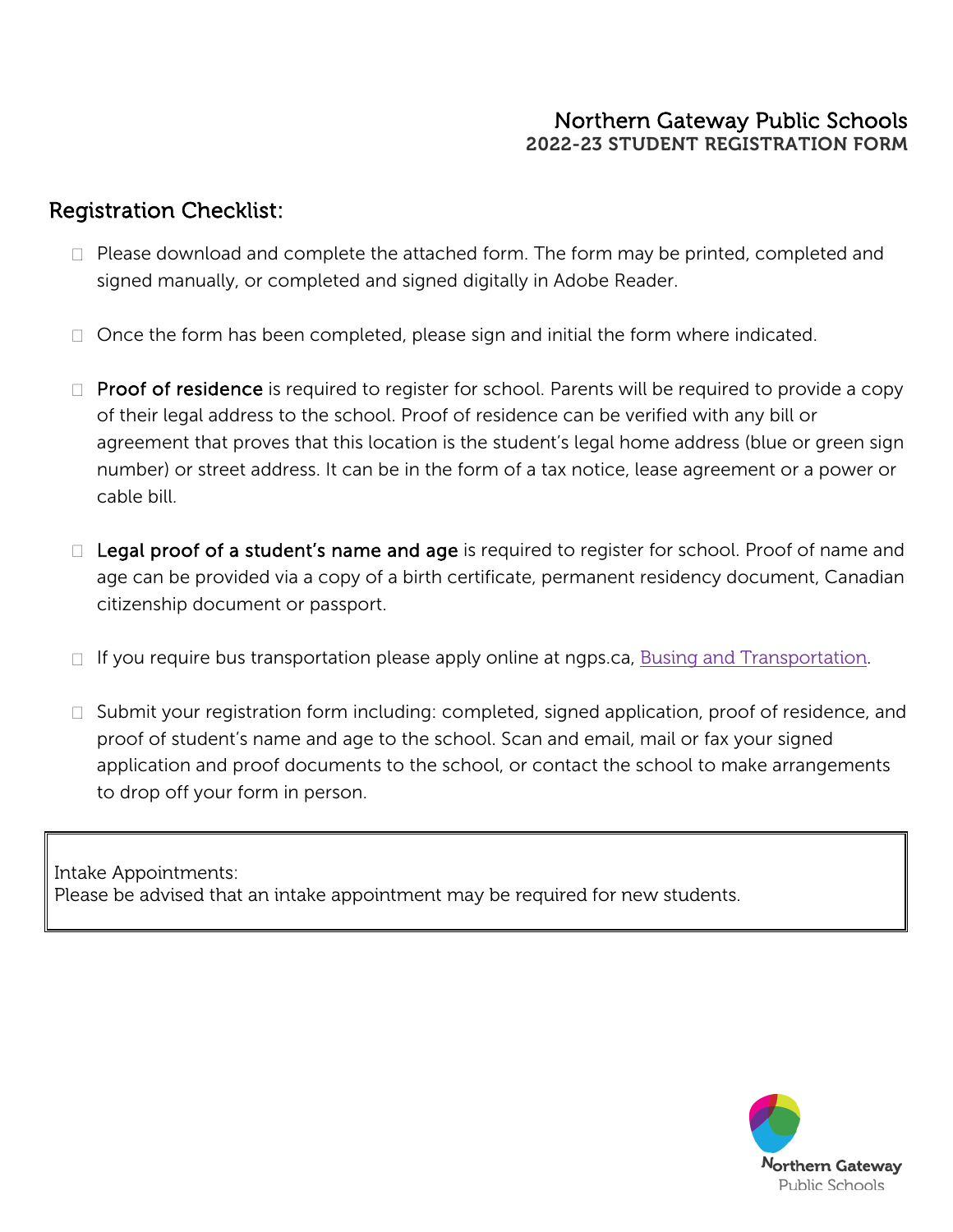

### STUDENT REGISTRATION 2022-23

### PLEASE READ THIS INFORMATION BEFORE COMPLETING THE REGISTRATION FORM

This registration form is a legal document. Before a student can be registered by a school, a student registration form must be completed in its entirety and signed by the parent/legal guardian or by the student (if living independently). The student registration form is used to enroll a student who is new to Northern Gateway Public Schools, who is returning to the division, or who is transferring to a school within the division. A student cannot be registered without a copy of a legal document (birth certificate, permanent residency document, Canadian citizenship document, or passport) that provides proof of legal name and age.

| <b>OFFICE USE ONLY</b><br>Student ID #                                                                                                                                                                                              |                                                                                                                                                                                                                                                                          | ASN # (9 digits)                                                                                                                                             |                                       |                                     |     |  |
|-------------------------------------------------------------------------------------------------------------------------------------------------------------------------------------------------------------------------------------|--------------------------------------------------------------------------------------------------------------------------------------------------------------------------------------------------------------------------------------------------------------------------|--------------------------------------------------------------------------------------------------------------------------------------------------------------|---------------------------------------|-------------------------------------|-----|--|
|                                                                                                                                                                                                                                     |                                                                                                                                                                                                                                                                          |                                                                                                                                                              |                                       |                                     |     |  |
| School<br>Grade<br>Birth Certificate<br>A copy of the following is attached:                                                                                                                                                        | Room<br>Residency Document                                                                                                                                                                                                                                               | Date of Registration (MM/DD/YYYY<br>Canadian Citizenship Document                                                                                            | <b>Passport</b>                       |                                     |     |  |
| If applicable, a copy of the legal quardianship/custody order is attached: $\Box$ Yes $\Box$ No                                                                                                                                     |                                                                                                                                                                                                                                                                          |                                                                                                                                                              |                                       |                                     |     |  |
| <b>STUDENT</b>                                                                                                                                                                                                                      | Print the student's legal surname (last name) and given name(s) below. These are the names on the student's birth certificate or adoption<br>papers. If the student uses a different first name, there is a space at the end of this section for <i>preferred name</i> . |                                                                                                                                                              |                                       |                                     |     |  |
| Student's Legal Last Name                                                                                                                                                                                                           | <b>INFORMATION</b><br>Date of Birth (MM/DD/YYYY)                                                                                                                                                                                                                         |                                                                                                                                                              |                                       |                                     |     |  |
| Student's Legal First Name                                                                                                                                                                                                          |                                                                                                                                                                                                                                                                          |                                                                                                                                                              | Grade Level                           |                                     |     |  |
| Student's Legal Middle Name(s)<br>Language Spoken at Home (if other than English)                                                                                                                                                   |                                                                                                                                                                                                                                                                          |                                                                                                                                                              |                                       |                                     |     |  |
| Student's Preferred First Name<br>Gender<br>$\Box$ Male                                                                                                                                                                             |                                                                                                                                                                                                                                                                          |                                                                                                                                                              | $\Box$ Female<br><b>N</b> Unspecified |                                     |     |  |
| <b>Student Citizenship or Immigrant Status</b>                                                                                                                                                                                      |                                                                                                                                                                                                                                                                          |                                                                                                                                                              |                                       |                                     |     |  |
| Child of Canadian Citizen<br>Canadian Citizen<br>Lawfully admitted to Canada for permanent residence                                                                                                                                |                                                                                                                                                                                                                                                                          | Child of individual lawfully permitted to Canada for permanent or temporary residence<br>International student (parent/guardian residing in another country) |                                       |                                     |     |  |
| Phone Numbers (with area code)                                                                                                                                                                                                      |                                                                                                                                                                                                                                                                          |                                                                                                                                                              |                                       |                                     |     |  |
| Home Phone                                                                                                                                                                                                                          |                                                                                                                                                                                                                                                                          | Cell Phone                                                                                                                                                   |                                       |                                     |     |  |
| <b>Siblings</b><br>Last Name                                                                                                                                                                                                        | First Name                                                                                                                                                                                                                                                               |                                                                                                                                                              | School                                |                                     | Age |  |
| Last Name                                                                                                                                                                                                                           | First Name                                                                                                                                                                                                                                                               | School                                                                                                                                                       |                                       |                                     | Age |  |
| Last Name                                                                                                                                                                                                                           | First Name                                                                                                                                                                                                                                                               |                                                                                                                                                              | School                                |                                     | Age |  |
| <b>Town Residence Address</b>                                                                                                                                                                                                       |                                                                                                                                                                                                                                                                          |                                                                                                                                                              |                                       |                                     |     |  |
| Unit Number<br>House Number<br><b>Street Name</b>                                                                                                                                                                                   | Street Type                                                                                                                                                                                                                                                              | Town                                                                                                                                                         | Province                              | Postal Code                         |     |  |
| <b>Rural Legal Land Description</b><br>Section<br><b>NE</b><br><b>NW</b>                                                                                                                                                            | Township                                                                                                                                                                                                                                                                 | Range                                                                                                                                                        |                                       | W <sub>5</sub>                      |     |  |
| SE <sub>s</sub><br><b>SW</b><br>Subdivision                                                                                                                                                                                         | Lot                                                                                                                                                                                                                                                                      | <b>Block</b>                                                                                                                                                 |                                       | Plan                                |     |  |
|                                                                                                                                                                                                                                     |                                                                                                                                                                                                                                                                          |                                                                                                                                                              |                                       |                                     |     |  |
| Rural Address Sign Number                                                                                                                                                                                                           |                                                                                                                                                                                                                                                                          |                                                                                                                                                              |                                       |                                     |     |  |
| Mailing Address (if different than student's residence)                                                                                                                                                                             |                                                                                                                                                                                                                                                                          |                                                                                                                                                              |                                       |                                     |     |  |
| Address or P.O. Box                                                                                                                                                                                                                 | Town                                                                                                                                                                                                                                                                     | Province                                                                                                                                                     |                                       | Postal Code                         |     |  |
| <b>School History</b><br>Previous NGPS School<br>Has the student ever registered with NGPS?<br><b>No</b><br><b>P</b> Yes                                                                                                            |                                                                                                                                                                                                                                                                          |                                                                                                                                                              |                                       |                                     |     |  |
| Previous Non-NGPS School Attended                                                                                                                                                                                                   | Previous School Phone Number                                                                                                                                                                                                                                             | Previous School District                                                                                                                                     |                                       | Previous School Province or Country |     |  |
| Medical Information (This information could be crucial to the well-being of the student, although we understand this information is optional)                                                                                       |                                                                                                                                                                                                                                                                          |                                                                                                                                                              |                                       |                                     |     |  |
| AHC Number<br>Are there any serious medical conditions about which you wish the school to be aware? Please indicate below.<br>Diabetes Epilepsy Allergies (please specify) Hemophilia Heart Condition Asthma Other (please specify) |                                                                                                                                                                                                                                                                          |                                                                                                                                                              |                                       |                                     |     |  |
| Medical Notes (If more space is required, please attach additional notes)                                                                                                                                                           |                                                                                                                                                                                                                                                                          |                                                                                                                                                              |                                       |                                     |     |  |
|                                                                                                                                                                                                                                     |                                                                                                                                                                                                                                                                          |                                                                                                                                                              |                                       |                                     |     |  |
|                                                                                                                                                                                                                                     |                                                                                                                                                                                                                                                                          |                                                                                                                                                              |                                       |                                     |     |  |
|                                                                                                                                                                                                                                     |                                                                                                                                                                                                                                                                          |                                                                                                                                                              |                                       |                                     |     |  |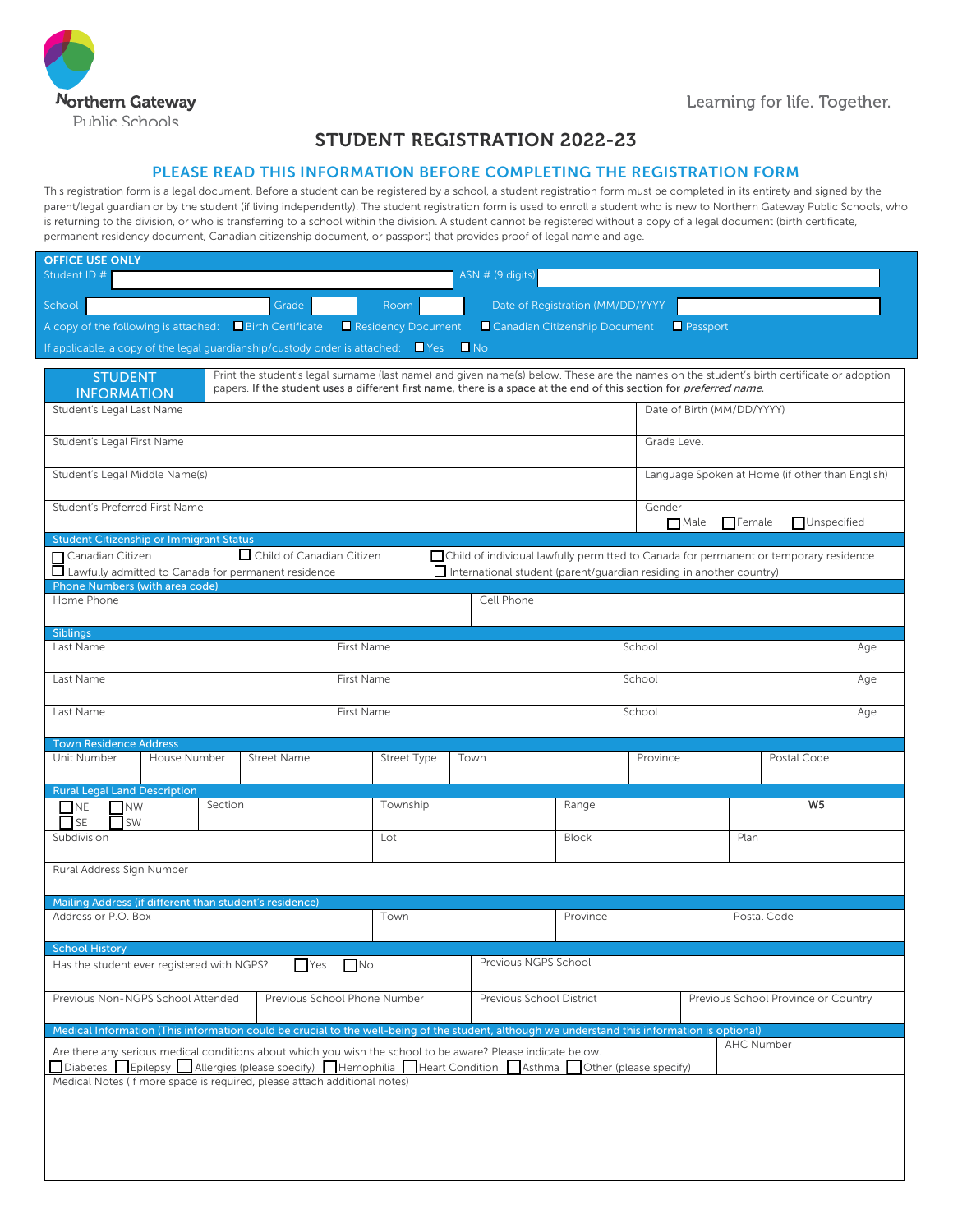|                                                                                                                                                                                                                                                                                                                                                                   | <b>Bus Transportation</b>                                                                                                                                                                                                                                                                                                                                                                                                                                                                                                                                  |                                                                                                                                        |                           |                           |                |  |
|-------------------------------------------------------------------------------------------------------------------------------------------------------------------------------------------------------------------------------------------------------------------------------------------------------------------------------------------------------------------|------------------------------------------------------------------------------------------------------------------------------------------------------------------------------------------------------------------------------------------------------------------------------------------------------------------------------------------------------------------------------------------------------------------------------------------------------------------------------------------------------------------------------------------------------------|----------------------------------------------------------------------------------------------------------------------------------------|---------------------------|---------------------------|----------------|--|
| Will the student require transportation on a Northern Gateway Public Schools' bus? No<br>For information on student transportation and/or to apply for busing please visit ngps.ca, Busing and Transportation or contact the Transportation Department at<br>transportation@ngps.ca or 1-888-785-3396.<br>Proof of Residence is required i.e. Utility bill        |                                                                                                                                                                                                                                                                                                                                                                                                                                                                                                                                                            |                                                                                                                                        |                           |                           |                |  |
| Please identify each of the legal quardian(s) for the child being enrolled. The legal quardian is the parent or person legally appointed as<br>PARENT/GUARDIAN<br>quardian as defined in the Family Law Act, Corrections Act, Corrections and Conditional Release Act, Young Offenders Act, or Child,<br><b>INFORMATION</b><br>Youth, and Family Enhancement Act. |                                                                                                                                                                                                                                                                                                                                                                                                                                                                                                                                                            |                                                                                                                                        |                           |                           |                |  |
|                                                                                                                                                                                                                                                                                                                                                                   | Relationship to Student                                                                                                                                                                                                                                                                                                                                                                                                                                                                                                                                    |                                                                                                                                        |                           |                           |                |  |
| <b>PARENT/GUARDIAN</b>                                                                                                                                                                                                                                                                                                                                            | Last Name                                                                                                                                                                                                                                                                                                                                                                                                                                                                                                                                                  |                                                                                                                                        |                           |                           |                |  |
|                                                                                                                                                                                                                                                                                                                                                                   | First Name                                                                                                                                                                                                                                                                                                                                                                                                                                                                                                                                                 |                                                                                                                                        |                           | Mr., Mrs., Ms., Dr., etc. |                |  |
|                                                                                                                                                                                                                                                                                                                                                                   | Phone Numbers (with area code)<br>Home Phone                                                                                                                                                                                                                                                                                                                                                                                                                                                                                                               |                                                                                                                                        | <b>Business Phone</b>     |                           |                |  |
|                                                                                                                                                                                                                                                                                                                                                                   | Cell Phone                                                                                                                                                                                                                                                                                                                                                                                                                                                                                                                                                 |                                                                                                                                        | Email Address             |                           |                |  |
|                                                                                                                                                                                                                                                                                                                                                                   | $\Box$ Yes $\Box$ No<br>If address is different than the student's, please complete the section below.                                                                                                                                                                                                                                                                                                                                                                                                                                                     |                                                                                                                                        |                           |                           |                |  |
|                                                                                                                                                                                                                                                                                                                                                                   | Does the student reside with this individual?<br><b>Town Residence Address</b>                                                                                                                                                                                                                                                                                                                                                                                                                                                                             |                                                                                                                                        |                           |                           |                |  |
| FIRST LEGAL                                                                                                                                                                                                                                                                                                                                                       | <b>Street Address</b>                                                                                                                                                                                                                                                                                                                                                                                                                                                                                                                                      | Town                                                                                                                                   |                           | Province                  | Postal Code    |  |
|                                                                                                                                                                                                                                                                                                                                                                   | <b>Rural Legal Land Description</b><br><b>TNE</b><br><b>NW</b><br>Section                                                                                                                                                                                                                                                                                                                                                                                                                                                                                  | Township                                                                                                                               |                           | Range                     | W <sub>5</sub> |  |
|                                                                                                                                                                                                                                                                                                                                                                   | <b>SE</b><br>SW<br>Subdivision                                                                                                                                                                                                                                                                                                                                                                                                                                                                                                                             | Lot                                                                                                                                    |                           | <b>Block</b>              | Plan           |  |
|                                                                                                                                                                                                                                                                                                                                                                   | Rural Address Sign Number                                                                                                                                                                                                                                                                                                                                                                                                                                                                                                                                  |                                                                                                                                        |                           |                           |                |  |
|                                                                                                                                                                                                                                                                                                                                                                   | Mailing Address (if different than student's residence)                                                                                                                                                                                                                                                                                                                                                                                                                                                                                                    |                                                                                                                                        |                           |                           |                |  |
|                                                                                                                                                                                                                                                                                                                                                                   | Address or P.O. Box                                                                                                                                                                                                                                                                                                                                                                                                                                                                                                                                        | Town                                                                                                                                   |                           | Province                  | Postal Code    |  |
|                                                                                                                                                                                                                                                                                                                                                                   | Relationship to Student                                                                                                                                                                                                                                                                                                                                                                                                                                                                                                                                    |                                                                                                                                        |                           |                           |                |  |
|                                                                                                                                                                                                                                                                                                                                                                   | Last Name                                                                                                                                                                                                                                                                                                                                                                                                                                                                                                                                                  |                                                                                                                                        |                           |                           |                |  |
|                                                                                                                                                                                                                                                                                                                                                                   | First Name                                                                                                                                                                                                                                                                                                                                                                                                                                                                                                                                                 |                                                                                                                                        | Mr., Mrs., Ms., Dr., etc. |                           |                |  |
| PARENT/GUARDIAN                                                                                                                                                                                                                                                                                                                                                   | Phone Numbers (with area code)                                                                                                                                                                                                                                                                                                                                                                                                                                                                                                                             |                                                                                                                                        |                           |                           |                |  |
|                                                                                                                                                                                                                                                                                                                                                                   | Home Phone                                                                                                                                                                                                                                                                                                                                                                                                                                                                                                                                                 |                                                                                                                                        | <b>Business Phone</b>     |                           |                |  |
|                                                                                                                                                                                                                                                                                                                                                                   | Cell Phone<br><b>Email Address</b><br>If address is different than the student's, please complete the section below.                                                                                                                                                                                                                                                                                                                                                                                                                                       |                                                                                                                                        |                           |                           |                |  |
|                                                                                                                                                                                                                                                                                                                                                                   | Does the student reside with this individual? $\Box$ Yes $\Box$ No<br><b>Town Residence Address</b>                                                                                                                                                                                                                                                                                                                                                                                                                                                        |                                                                                                                                        |                           |                           |                |  |
|                                                                                                                                                                                                                                                                                                                                                                   |                                                                                                                                                                                                                                                                                                                                                                                                                                                                                                                                                            | Town                                                                                                                                   |                           | Province                  | Postal Code    |  |
|                                                                                                                                                                                                                                                                                                                                                                   | <b>Street Address</b>                                                                                                                                                                                                                                                                                                                                                                                                                                                                                                                                      |                                                                                                                                        |                           |                           |                |  |
| GAL<br>ய்                                                                                                                                                                                                                                                                                                                                                         | <b>Rural Legal Land Description</b><br>NE NW<br>Section                                                                                                                                                                                                                                                                                                                                                                                                                                                                                                    | Township                                                                                                                               |                           | Range                     | W <sub>5</sub> |  |
|                                                                                                                                                                                                                                                                                                                                                                   | 1se<br>SW<br>Subdivision                                                                                                                                                                                                                                                                                                                                                                                                                                                                                                                                   | Lot                                                                                                                                    |                           | <b>Block</b>              | Plan           |  |
| SECOND                                                                                                                                                                                                                                                                                                                                                            | Rural Address Sign Number                                                                                                                                                                                                                                                                                                                                                                                                                                                                                                                                  |                                                                                                                                        |                           |                           |                |  |
|                                                                                                                                                                                                                                                                                                                                                                   | Mailing Address (if different than student's residence)                                                                                                                                                                                                                                                                                                                                                                                                                                                                                                    |                                                                                                                                        |                           |                           |                |  |
|                                                                                                                                                                                                                                                                                                                                                                   | Address or P.O. Box                                                                                                                                                                                                                                                                                                                                                                                                                                                                                                                                        | Town                                                                                                                                   |                           | Province                  | Postal Code    |  |
|                                                                                                                                                                                                                                                                                                                                                                   | <b>EMERGENCY</b>                                                                                                                                                                                                                                                                                                                                                                                                                                                                                                                                           | An emergency contact person is someone who resides in the vicinity of the school, other than the student's parent or guardian, who can |                           |                           |                |  |
|                                                                                                                                                                                                                                                                                                                                                                   | <b>CONTACTS</b><br>Emergency Contact #1                                                                                                                                                                                                                                                                                                                                                                                                                                                                                                                    | be called upon to quickly respond to an emergency situation if the parent or guardian is unavailable.                                  | Relationship to Student   |                           |                |  |
|                                                                                                                                                                                                                                                                                                                                                                   | Home Phone                                                                                                                                                                                                                                                                                                                                                                                                                                                                                                                                                 | <b>Business Phone</b>                                                                                                                  |                           | Cell Phone                |                |  |
|                                                                                                                                                                                                                                                                                                                                                                   | Emergency Contact #2                                                                                                                                                                                                                                                                                                                                                                                                                                                                                                                                       |                                                                                                                                        | Relationship to Student   |                           |                |  |
|                                                                                                                                                                                                                                                                                                                                                                   | Home Phone                                                                                                                                                                                                                                                                                                                                                                                                                                                                                                                                                 | <b>Business Phone</b>                                                                                                                  |                           | Cell Phone                |                |  |
|                                                                                                                                                                                                                                                                                                                                                                   |                                                                                                                                                                                                                                                                                                                                                                                                                                                                                                                                                            |                                                                                                                                        |                           |                           |                |  |
|                                                                                                                                                                                                                                                                                                                                                                   | <b>Guardianship Rights and Student Protection</b><br>Guardians of the student must be identified to ensure each party's rights are respected. If an order does exist affecting quardianship rights or custody or access rights, a<br>copy of the order will be required to be placed in the student record. The court seal must be evident on the order. In rare instances, a child may be designated as<br>"protected" if a court issues a restraining order under the <i>Child Welfare Act, Divorce Act, Young Offenders Act</i> or similar legislation. |                                                                                                                                        |                           |                           |                |  |
|                                                                                                                                                                                                                                                                                                                                                                   | Does a legal document exist?   Yes   No                                                                                                                                                                                                                                                                                                                                                                                                                                                                                                                    | Document Expiry Date (MM/DD/YYYY, if applicable)                                                                                       |                           |                           |                |  |
|                                                                                                                                                                                                                                                                                                                                                                   | Type of Legal Document   Access and/or Custody                                                                                                                                                                                                                                                                                                                                                                                                                                                                                                             | Parenting<br>Guardianship                                                                                                              | Protection                |                           |                |  |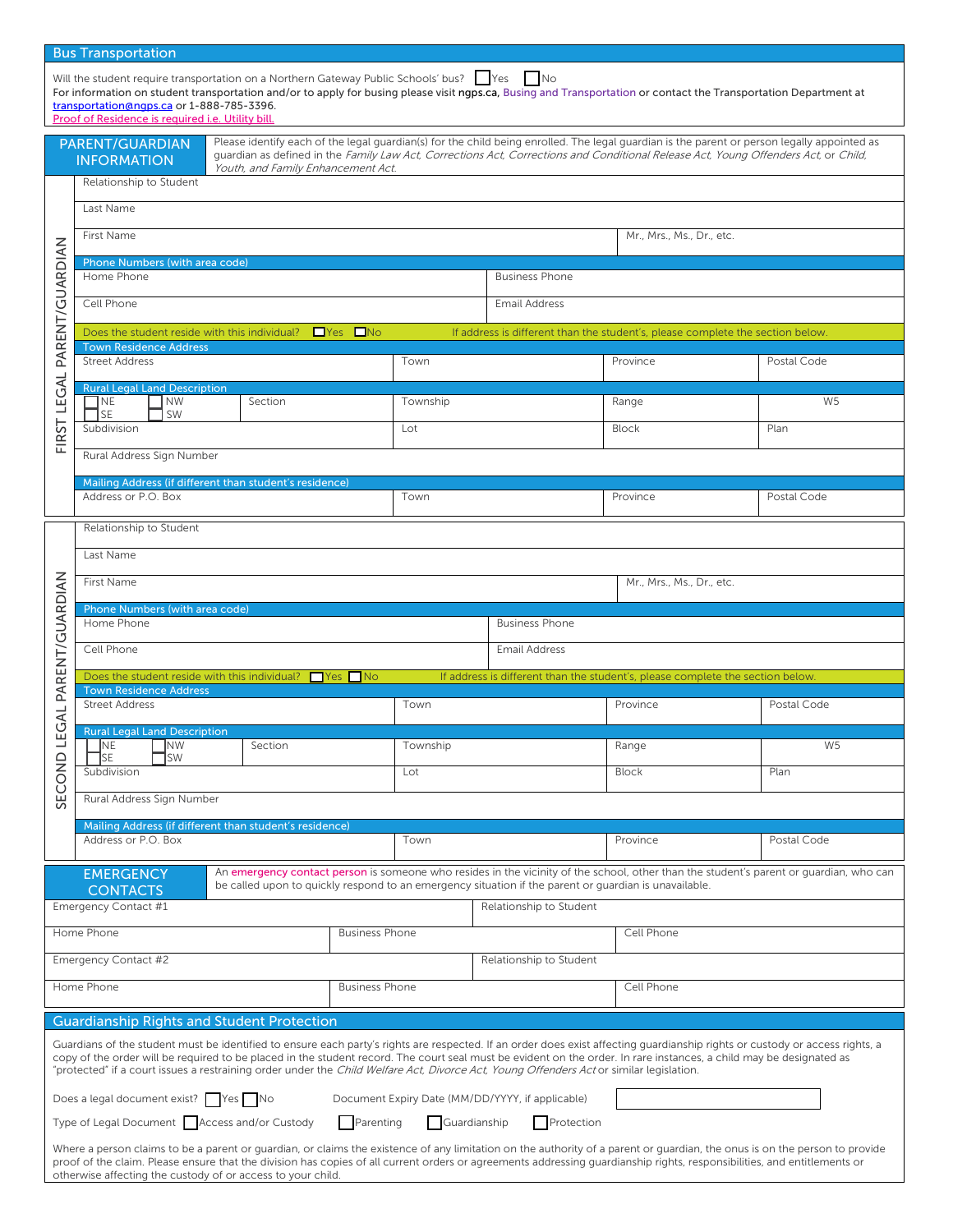| <b>Family Circumstances</b>                                                                                                                                                                                                                                                                                                                                                                                                                                                                                                                                                                                                                                                                                                                                                                                                                                                                                                                 |          |  |  |
|---------------------------------------------------------------------------------------------------------------------------------------------------------------------------------------------------------------------------------------------------------------------------------------------------------------------------------------------------------------------------------------------------------------------------------------------------------------------------------------------------------------------------------------------------------------------------------------------------------------------------------------------------------------------------------------------------------------------------------------------------------------------------------------------------------------------------------------------------------------------------------------------------------------------------------------------|----------|--|--|
| Are there family circumstances you wish to share with the school?<br><b>No</b><br>If yes, please make an appointment with the principal.<br><b>Yes</b>                                                                                                                                                                                                                                                                                                                                                                                                                                                                                                                                                                                                                                                                                                                                                                                      |          |  |  |
|                                                                                                                                                                                                                                                                                                                                                                                                                                                                                                                                                                                                                                                                                                                                                                                                                                                                                                                                             |          |  |  |
| <b>Independent Student Status</b>                                                                                                                                                                                                                                                                                                                                                                                                                                                                                                                                                                                                                                                                                                                                                                                                                                                                                                           |          |  |  |
| The <i>School Act</i> defines an independent student as someone who is (i) 18 years of age or older, or (ii) 16 years of age or older and (a) who is living independently, or (b)<br>who is party to an agreement under Section 57.2 of the Child, Youth, and Family Enhancement Act.                                                                                                                                                                                                                                                                                                                                                                                                                                                                                                                                                                                                                                                       |          |  |  |
| Are you claiming status as an Independent Student under the definition of the <i>School Act</i> ?   Yes   No                                                                                                                                                                                                                                                                                                                                                                                                                                                                                                                                                                                                                                                                                                                                                                                                                                |          |  |  |
|                                                                                                                                                                                                                                                                                                                                                                                                                                                                                                                                                                                                                                                                                                                                                                                                                                                                                                                                             |          |  |  |
| <b>Francophone Rights</b>                                                                                                                                                                                                                                                                                                                                                                                                                                                                                                                                                                                                                                                                                                                                                                                                                                                                                                                   |          |  |  |
| According to Section 10 of the <i>School Act</i> and Section 23 of the Canadian Charter of Rights and Freedoms, a parent or legal guardian who is a Canadian citizen has the<br>right to have his/her children receive school instruction in French. This applies if the parent/guardian is a resident of Alberta and French was the first language learned,<br>and is still understood, by at least one parent or one or more of the parents or one or more of their children have received/are receiving instruction in a French First<br>Language Program or school in Canada (this does not include a French Immersion program).<br>Do you claim entitlement to a Francophone Education under the terms of the <i>School Act</i> ? $\Box$ Yes $\Box$ No                                                                                                                                                                                 |          |  |  |
| If you have answered yes, the Student Record Regulation requires Northern Gateway Public Schools to release demographic information about the student and parent<br>to the local Francophone Education Board upon written request from the school jurisdiction.                                                                                                                                                                                                                                                                                                                                                                                                                                                                                                                                                                                                                                                                             |          |  |  |
| If yes, do you wish to exercise your right to have your child educated in French? $\Box$ Yes $\Box$ No                                                                                                                                                                                                                                                                                                                                                                                                                                                                                                                                                                                                                                                                                                                                                                                                                                      |          |  |  |
| In Alberta, parents can only exercise this right by enrolling their child in a French First Language (Francophone) Program offered by a Francophone Regional Authority.                                                                                                                                                                                                                                                                                                                                                                                                                                                                                                                                                                                                                                                                                                                                                                     |          |  |  |
|                                                                                                                                                                                                                                                                                                                                                                                                                                                                                                                                                                                                                                                                                                                                                                                                                                                                                                                                             |          |  |  |
| <b>Indigenous Self-Declaration</b>                                                                                                                                                                                                                                                                                                                                                                                                                                                                                                                                                                                                                                                                                                                                                                                                                                                                                                          |          |  |  |
| If you wish to identify that your child has First Nations, Métis or Inuit ancestry, please specify:<br><b>Status/First Nations</b><br>Non-Status/First Nations<br>Métis<br>Inuit<br>For further information, please refer to Alberta's First Nations, Métis or Inuit Student Self-Identification or contact Alberta Education at 780-427-8501.<br>If you have questions regarding the collection of student information by the school board, please contact the Deputy Superintendent at 780-778-2800 or<br>1-800-262-8674.                                                                                                                                                                                                                                                                                                                                                                                                                 |          |  |  |
| <b>Student Treaty Status and Residency</b>                                                                                                                                                                                                                                                                                                                                                                                                                                                                                                                                                                                                                                                                                                                                                                                                                                                                                                  |          |  |  |
|                                                                                                                                                                                                                                                                                                                                                                                                                                                                                                                                                                                                                                                                                                                                                                                                                                                                                                                                             |          |  |  |
| Does this student have treaty status? Yes No<br>Does this student reside on reserve? Yes<br>$\overline{\phantom{a}}$ No                                                                                                                                                                                                                                                                                                                                                                                                                                                                                                                                                                                                                                                                                                                                                                                                                     |          |  |  |
| Indian Registry Number (IRN - ten digit number)                                                                                                                                                                                                                                                                                                                                                                                                                                                                                                                                                                                                                                                                                                                                                                                                                                                                                             |          |  |  |
| Name of Reserve                                                                                                                                                                                                                                                                                                                                                                                                                                                                                                                                                                                                                                                                                                                                                                                                                                                                                                                             |          |  |  |
| Complete Address on Reserve                                                                                                                                                                                                                                                                                                                                                                                                                                                                                                                                                                                                                                                                                                                                                                                                                                                                                                                 |          |  |  |
| <b>Digital Citizenship and Technology Use</b>                                                                                                                                                                                                                                                                                                                                                                                                                                                                                                                                                                                                                                                                                                                                                                                                                                                                                               |          |  |  |
| As a condition of using Northern Gateway Public Schools network resources, I understand that access to division information resources, including access to internet and<br>cloud-based resources, is a privilege and agree to abide by Administrative Procedure 640 - Responsible Use of Technology and the regulations identified in the<br>Technology Use Agreement.                                                                                                                                                                                                                                                                                                                                                                                                                                                                                                                                                                      |          |  |  |
| Please initial to indicate that you have read and understood the policies and regulations identified above.                                                                                                                                                                                                                                                                                                                                                                                                                                                                                                                                                                                                                                                                                                                                                                                                                                 | Initials |  |  |
| <b>Using and Disclosing Personal Information</b>                                                                                                                                                                                                                                                                                                                                                                                                                                                                                                                                                                                                                                                                                                                                                                                                                                                                                            |          |  |  |
| Northern Gateway Public Schools recognizes that all procedures for the collection and storing of information by division staff in the course of affairs and procedures<br>requlating the release of information to other parties must follow provisions of the Freedom of Information and Protection of Privacy (FOIP) Act. Access to information is<br>guided by Administrative Procedure 564 - Freedom of Information and Protection of Privacy. Further details can be found in our FOIP and Media Consent document.                                                                                                                                                                                                                                                                                                                                                                                                                     |          |  |  |
| Please initial to indicate that you have read and understood the policies and regulations identified above.                                                                                                                                                                                                                                                                                                                                                                                                                                                                                                                                                                                                                                                                                                                                                                                                                                 | Initials |  |  |
| <b>Media Participation</b>                                                                                                                                                                                                                                                                                                                                                                                                                                                                                                                                                                                                                                                                                                                                                                                                                                                                                                                  |          |  |  |
| While under the supervision of Northern Gateway Public Schools, I hereby give Northern Gateway Public Schools and outside organizations permission to photograph,<br>video tape, audio tape, and/or interview my child. I understand that this means that a photograph(s), video(s), audio tape(s), interview(s), or likeness of my child may be<br>collected, used, reproduced, and broadcast within NGPS and by the outside organization for displays, publications (including yearbooks), websites, social media, other<br>electronic media, and advertising or promotional materials.<br>I hereby give Northern Gateway Public Schools permission to use, publish, display, and copyright any work, written material, or creative work created or authored by my<br>child through school activities. I understand that artwork, written material, or creative work may be used by Northern Gateway Public Schools in division or school |          |  |  |
| displays, publications (including yearbooks), websites, social media, other electronic media, and advertising or promotional materials. I understand that Northern Gateway<br>Public Schools may make minor edits as deemed appropriate.                                                                                                                                                                                                                                                                                                                                                                                                                                                                                                                                                                                                                                                                                                    |          |  |  |
| I understand that consent can be revoked at any time by written notification provided to my child's school. Further details can be found in our FOIP and Media Consent<br>document.                                                                                                                                                                                                                                                                                                                                                                                                                                                                                                                                                                                                                                                                                                                                                         |          |  |  |
| Please initial to indicate that you have read and understood the quidelines explained above.                                                                                                                                                                                                                                                                                                                                                                                                                                                                                                                                                                                                                                                                                                                                                                                                                                                | Initials |  |  |